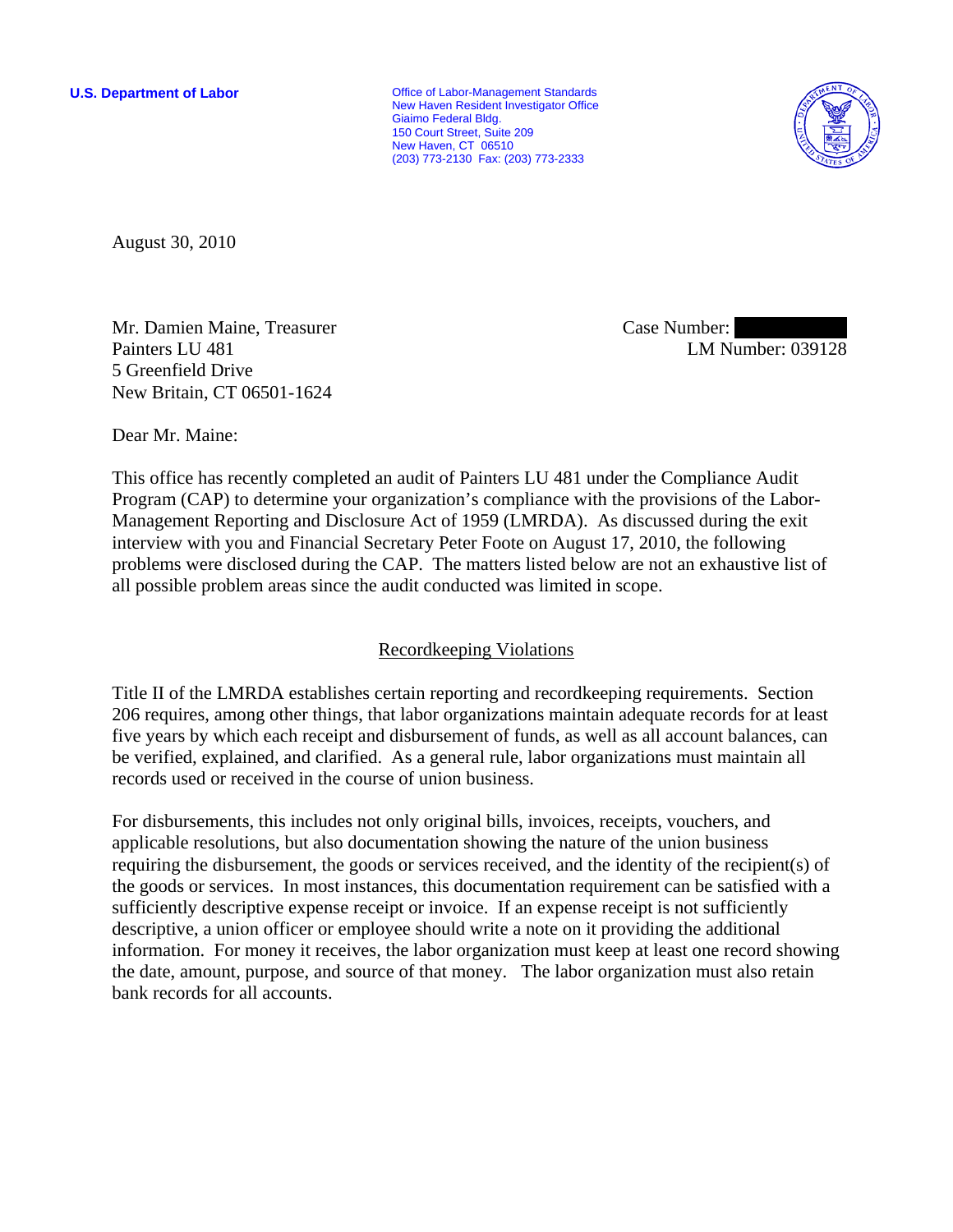The audit of Local 481's 2009 records revealed the following recordkeeping violations:

1. General Expenses and Reimbursed Expenses

Local 481 did not retain adequate documentation for general expenses paid by the union or reimbursed expenses incurred by officers. For example, no receipt was found for a payment for \$500.00 for pizza or a \$20.40 reimbursed expense for soda.

As previously noted above, labor organizations must retain original receipts, bills, and vouchers for all disbursements. The president and treasurer (or corresponding principal officers) of your union, who are required to sign your union's LM report, are responsible for properly maintaining union records.

2. Receipt Dates not Recorded

Entries in Local 481's check register reflect the date the union deposited money, but not the date money was received. Union receipts records must show the date of receipt. The date of receipt is required to verify, explain, or clarify amounts required to be reported in Statement B (Receipts and Disbursements) of the LM-2 / LM-3. The LM-2/3 instructions for Statement B state that the labor organization must record receipts when it actually receives money and disbursements when it actually pays out money. Failure to record the date money was received could result in the union reporting some receipts for a different year than when it actually received them.

In addition, several items of deposit were returned insufficient funds. There was no notation or record maintained in the union books reflecting the source or amounts of these checks.

3. Missing and Voided Checks

Local 481's check register reflects at least six check entries with the check number but no other identifying information recorded. The checks did not clear but are not contained in the union's books and records. In addition, voided checks were not found in the records. It is unclear whether the checks have been issued and not returned, voided or never written.

As noted above labor organizations are required to maintain adequate records for at least five years by which each receipt and disbursement of funds can be verified, explained or clarified.